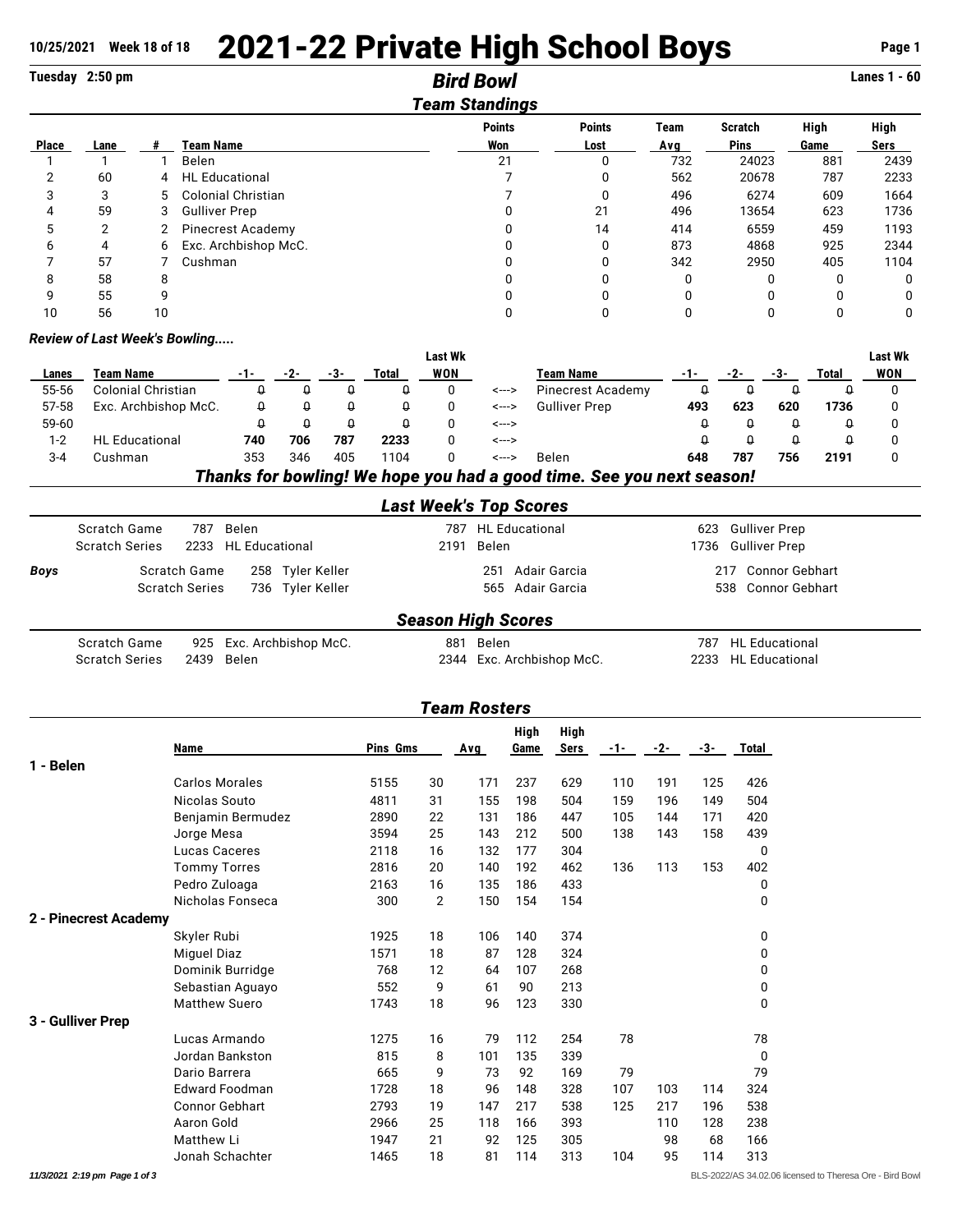| 10/25/2021<br><b>Week 18 of 18</b> | 2021-22 Private High School Boys | Page 2   |                |     |              |                     |       |       |     |       |  |
|------------------------------------|----------------------------------|----------|----------------|-----|--------------|---------------------|-------|-------|-----|-------|--|
|                                    | <b>Name</b>                      | Pins Gms |                | Avg | High<br>Game | High<br><b>Sers</b> | $-1-$ | $-2-$ | -3- | Total |  |
| <b>4 - HL Educational</b>          |                                  |          |                |     |              |                     |       |       |     |       |  |
|                                    | <b>Adair Garcia</b>              | 4969     | 30             | 165 | 251          | 565                 | 165   | 149   | 251 | 565   |  |
|                                    | <b>Miguel Gonzalez</b>           | 2096     | 20             | 104 | 139          | 329                 | 93    |       | 111 | 204   |  |
|                                    | <b>Bo Williams</b>               | 2815     | 25             | 112 | 162          | 397                 | 102   | 88    | 137 | 327   |  |
|                                    | <b>Vincent Teck</b>              | 2217     | 21             | 105 | 133          | 275                 | 128   | 84    |     | 212   |  |
|                                    | Adrian Hermoso                   | 687      | 9              | 76  | 116          | 204                 |       |       |     | 0     |  |
|                                    | <b>Yusnier Fernandez</b>         | 1400     | 15             | 93  | 129          | 229                 |       | 127   | 62  | 189   |  |
|                                    | <b>Tyler Keller</b>              | 6494     | 30             | 216 | 279          | 741                 | 252   | 258   | 226 | 736   |  |
| 5 - Colonial Christian             |                                  |          |                |     |              |                     |       |       |     |       |  |
|                                    | <b>Samuel Bass</b>               | 0        | 0              | 120 | 0            | 0                   |       |       |     | 0     |  |
|                                    | Owen Easom                       | 898      | 8              | 112 | 150          | 350                 |       |       |     | 0     |  |
|                                    | <b>Lucas Mattin</b>              | 410      | 5              | 82  | 93           | 260                 |       |       |     | 0     |  |
|                                    | <b>Nicholas Mattin</b>           | 71       | $\mathbf{1}$   | 71  | 71           | 71                  |       |       |     | 0     |  |
|                                    | Andrew Ovalle                    | 1226     | 11             | 111 | 141          | 356                 |       |       |     | 0     |  |
|                                    | Anthony Ovalle                   | 1259     | 11             | 114 | 165          | 405                 |       |       |     | 0     |  |
|                                    | <b>Giovanny Morales</b>          | 1225     | 12             | 102 | 127          | 327                 |       |       |     | 0     |  |
|                                    | Alfred Quiala                    | 1185     | 12             | 98  | 143          | 315                 |       |       |     | 0     |  |
| 6 - Exc. Archbishop McC.           |                                  |          |                |     |              |                     |       |       |     |       |  |
|                                    | <b>Hunter Moore</b>              | 817      | 5              | 163 | 208          | 448                 |       |       |     | 0     |  |
|                                    | Aidan Metellus                   | 349      | $\overline{2}$ | 174 | 193          | 349                 |       |       |     | 0     |  |
|                                    | <b>Colin Boisvert</b>            | 1128     | 6              | 188 | 232          | 572                 |       |       |     | 0     |  |
|                                    | Ayden Yepez                      | 835      | 5              | 167 | 213          | 498                 |       |       |     | 0     |  |
|                                    | <b>Cody Boisvert</b>             | 362      | $\overline{2}$ | 181 | 240          | 362                 |       |       |     | 0     |  |
|                                    | <b>Cole Boisvert</b>             | 551      | 3              | 183 | 205          | 551                 |       |       |     | 0     |  |
|                                    | <b>Conner Boisvert</b>           | 421      | 3              | 140 | 188          | 421                 |       |       |     | 0     |  |
|                                    | <b>Brandon Thrasher</b>          | 405      | 3              | 135 | 143          | 405                 |       |       |     | 0     |  |
| 7 - Cushman                        |                                  |          |                |     |              |                     |       |       |     |       |  |
|                                    | Nathan Rhudy                     | 643      | 9              | 71  | 108          | 272                 | 73    | 60    | 73  | 206   |  |
|                                    | Logan Kretzshmnar                | 303      | 6              | 50  | 69           | 164                 | 69    | 38    | 32  | 139   |  |
|                                    | Jack Singer                      | 716      | 9              | 79  | 114          | 279                 | 73    | 92    | 114 | 279   |  |
|                                    | Gavin Angel-Rumelle              | 733      | 9              | 81  | 100          | 271                 | 88    | 92    | 91  | 271   |  |
|                                    | Patrkio Perez-alonso             | 555      | 9              | 61  | 95           | 209                 | 50    | 64    | 95  | 209   |  |
| $8 -$                              |                                  |          |                |     |              |                     |       |       |     |       |  |

**9 -** 

**10 -** 

## *Temporary Substitutes Division 1: Enter Div Label*

|                          |     |              |      | High | <b>High</b> |       |       |              |   |
|--------------------------|-----|--------------|------|------|-------------|-------|-------|--------------|---|
| <b>Name</b>              | Avg | Pins Gms     | Game | Sers | -1-         | $-2-$ | $-3-$ | <b>Total</b> |   |
| Joshua Alonso            | 120 | 0            | 0    |      | 0           |       |       |              | 0 |
| Diogo Branco da Cruz     | 120 |              |      | 0    | 0           |       |       |              |   |
| Ryan Brosnahan           | 120 | <sup>0</sup> |      | 0    | 0           |       |       |              |   |
| Patrick Bucci            | 120 |              |      | Ω    |             |       |       |              |   |
| Valentino Delzoppo       | 120 | O            |      | 0    | ŋ           |       |       |              | 0 |
| Ryan Dokson              | 120 | 0            |      | 0    |             |       |       |              |   |
| Nicolas Fernandez        | 120 | O            |      | Ω    | ŋ           |       |       |              |   |
| <b>Gavin Gettinger</b>   | 120 |              |      |      |             |       |       |              |   |
| Reece Gunther            | 120 | O            |      | Ω    |             |       |       |              |   |
| Jason Marx               | 120 |              |      | 0    |             |       |       |              |   |
| Nathan Melendez          | 120 | O            |      | Ω    | 0           |       |       |              | 0 |
| Ryan Melendez            | 120 | 0            |      |      |             |       |       |              |   |
| Gavin Meyer              | 120 | O            |      | 0    |             |       |       |              |   |
| <b>Anthony Patricios</b> | 120 | 0            |      | 0    |             |       |       |              |   |
| Nicolas Perez            | 120 | O            |      | Ω    | ŋ           |       |       |              | 0 |
| Connor Pipho             | 120 |              |      | 0    |             |       |       |              |   |
| Jackson Sipeilli         | 120 | O            |      | 0    |             |       |       |              | O |
| <b>Ben Trentacoste</b>   | 120 |              |      | U    |             |       |       |              |   |
| <b>Eric Viener</b>       | 120 | 0            | O    | 0    | 0           |       |       |              | 0 |

*BH* Boys Division 1: Enter Div Label